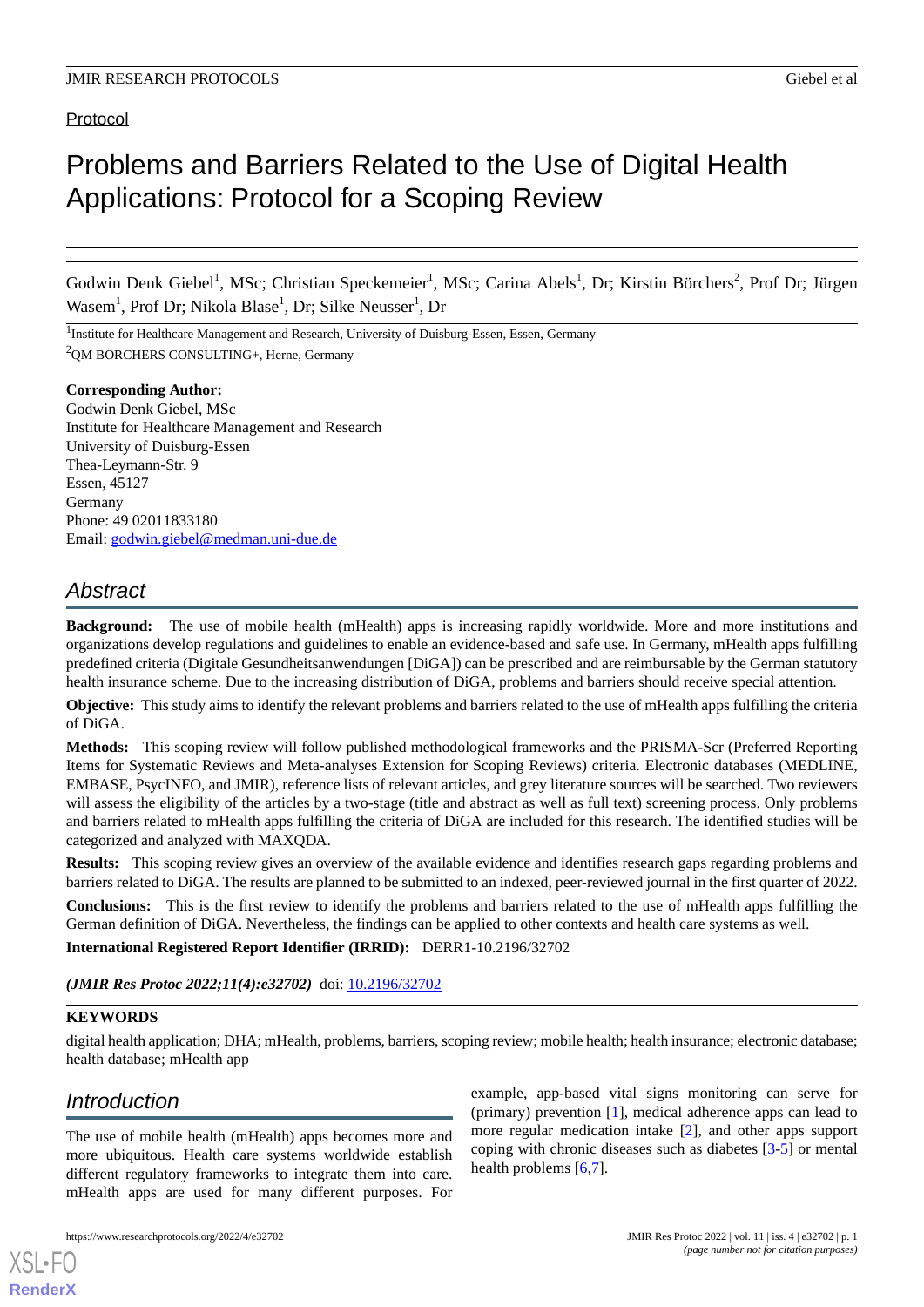According to the World Health Organization, digital health solutions can contribute to higher standards of health and better access to health care services. The use of digital health allows people worldwide to promote and protect their health and well-being [\[8](#page-4-6)]. While opportunities and possibilities are considered certain, the problems and barriers related to the use of mHealth apps often remain unaddressed.

Realizing the potential benefits of digitalization, the national Parliament of the Federal Republic of Germany (Deutscher Bundestag) introduced "the Act to Improve Healthcare Provision through Digitalization and Innovation (Digital Healthcare Act – DVG)" in 2019 [\[9](#page-4-7)]. One of the main innovations is the possibility to prescribe predefined mHealth apps, called Digitale Gesundheitsanwendungen (DiGA). These prescribed apps are reimbursable for 73 million people insured under the German statutory health insurance scheme.

Focusing on the following requirements, this text applies the term "Digital Health Application" (DHA) to describe mHealth apps that meet the criteria for DiGA.

In Germany, mHealth apps must fulfill a predefined list of criteria to be regarded as a DiGA [[10\]](#page-5-0). These criteria are as follows: (1) medical device of a risk class lower or equal to IIa; (2) the main function of the app is based on digital technology; (3) the DHA is not only a medium to collect data from a device or to control a device. The app must have a proper main digital function achieving a medical purpose; (4) recognition, monitoring, treatment or alleviation of diseases, or the recognition, treatment or alleviation or compensation of injuries are supported by the DiGA; (5) the purpose of the app is not for primary prevention; and (6) the app is used either by the patient or by the health care provider together with the patient. Therefore, apps only used by health care providers are not assessed as DiGA. DiGA can be considered as "digital assistants" in the hands of patients.

Currently, there are 28 certified DHAs listed in the German DiGA registry, covering a range of indications including mental illnesses such as depression, anxiety disorder, or addiction, as well as physical illnesses such as arthrosis, multiple sclerosis, and diabetes mellitus.

The German DiGA concept is unique, though other countries are considering launching a similar concept. In particular, France has announced to adopt the German system. Therefore, the German system might serve as a blueprint for other countries regarding the integration of DHA in their health care systems.

Reviews on the evidence of problems and barriers related to the use of DHA are sparse. While O'Connor et al [[11\]](#page-5-1) identified and synthesized the qualitative literature on barriers and facilitators to engagement and recruitment to digital health interventions [[11\]](#page-5-1), Kao and Liebovitz [\[12](#page-5-2)] present the current state, barriers, and future directions of consumer mHealth apps. Besides the broad reviews mentioned before, there is a qualitative study by Stiles-Shields et al [\[13](#page-5-3)] investigating the barriers to the use of apps for depression. Finally, Meyerowitz-Katz [\[14](#page-5-4)] investigated the rates of attrition and dropout in app-based interventions for chronic disease. In their

 $XS$  $\cdot$ FC **[RenderX](http://www.renderx.com/)** review and meta-analysis, they rather focused on dropout rates in apps for chronic disease than reasons for dropping out.

Ahmad et al [[15\]](#page-5-5) planned a scoping review to capture current problems and opportunities in the adoption of mobile apps among older adults. Contrary to this scoping review, our review does not exclude younger users.

The only review focusing specifically on DiGA is part of the German Advisory Council on the Assessment of Developments in the Health Care System report [\[16](#page-5-6)]. It focusses on evidence but not on barriers or problems in the context of DiGA.

Considering this research gap, the planned scoping review aims to analyze the following research question: "which problems and barriers related to the use of mHealth apps comparable to the German DiGA concept are addressed in studies?"

The scoping review is part of a wider research project (continuous quality assurance of DHA [QuaSiApps]) funded by the Federal Joint Committee (G-BA) [[17\]](#page-5-7).

# *Methods*

# **Guidance Frameworks**

The scoping review will be conducted according to the framework with the 5 (mandatory) stages described by Arksey and O'Malley [[18\]](#page-5-8) in 2005 and further developed by Levac et al [\[19](#page-5-9)] in 2010. These stages are as follows: (1) identifying the research question, (2) identifying relevant studies, (3) study selection, (4) charting the data and collating, and (5) summarizing and reporting the results. Following these stages will guarantee a systematic and coherent proceeding. The subsequent preparation of the manuscript will follow the PRISMA-Scr (Preferred Reporting Items for Systematic Reviews and Meta-analyses Extension for Scoping Reviews) by Tricco et al [\[20](#page-5-10)]. The protocol was not registered.

# **Stage I: Identifying the Research Question**

The research question, "Which problems and barriers related to the use of mHealth apps comparable to the German DiGA concept are addressed in studies?" was posed. This scoping review will provide a structured overview for further research and inform stakeholders. Furthermore, it serves as one module of our research project, QuaSiApps.

# **Stage II: Identifying Relevant Studies**

The search strategy is predefined according to the Joanna Briggs Institute Manual for Evidence Synthesis [[21\]](#page-5-11). After an initial explorative research and subsequent team discussion, terms and keywords were determined and used to conduct the main search across the included databases (EMBASE, MEDLINE, PsycINFO, and JMIR). Afterward, the reference lists of included studies will be screened, and referenced articles assessed according to the predefined inclusion and exclusion criteria. If they are appropriate, they will be included in the scoping review.

The search was performed following Methodology, Issues, Participants (MIP) [[22\]](#page-5-12) scheme including methodology (all methodologies), issues (problems and barriers related to the use of DHA), and participants (focus on patients and health care providers).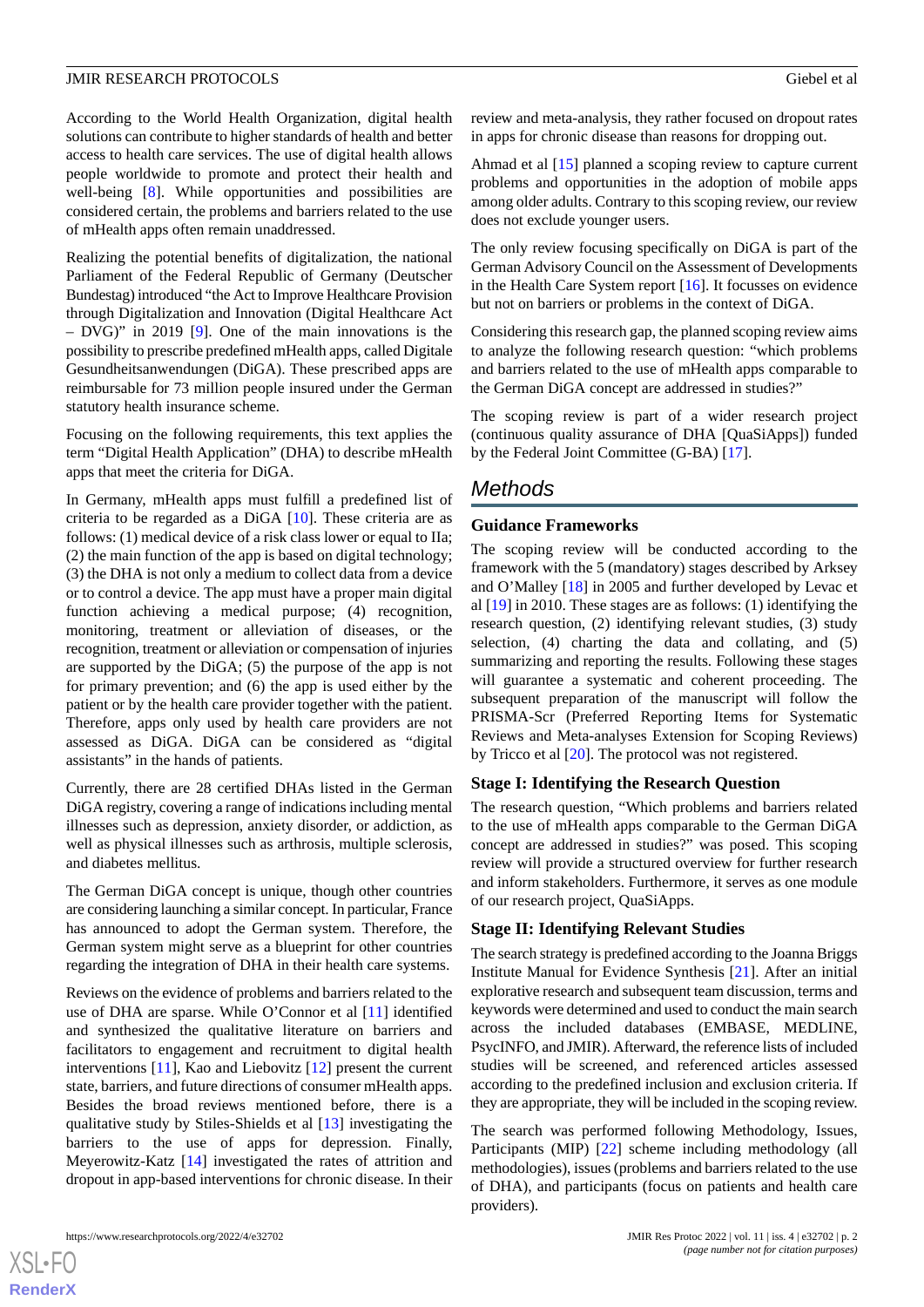Electronic databases EMBASE, MEDLINE, and PsycINFO were searched on June 8, 2021. The used search terms were combined in the following manner: (*"difficulty"* OR *"obstacle"* OR *"problem"* OR *"issue"* OR *"challenge"* OR *"barrier"*) AND (*"web application"* OR *"mobile application"* OR *"mHealth"* OR *"virtual care"* OR *"healthcare app"* OR *"health care app"* OR *"mobile health"* OR *"health app"*) OR (*"smartphone"* OR *"mobile phone"* OR *"android"* OR *"iphone"* OR *"browser"* AND *"health"*) AND (*"healthcare"* OR *"health care"*).

The respective search terms were restricted to the occurrence in abstract, title, or keyword but expanded by indexing terms (Medical Subject Headings [MeSH] and Emtree). The complete search strategy can be found in [Multimedia Appendices 1-](#page-4-8)[3](#page-4-9). Due to the thematic focus of JMIR, we added a structured search using the search function as well as relevant themes.

Searching the two databases EMBASE and MEDLINE and carrying out structured research in JMIR provide points of view of many different disciplines, which was deemed necessary in order to depict the multidisciplinary field of mHealth apps. In addition, PsycINFO was searched because a large proportion of certified DiGA in Germany stems from the field of mental illnesses.

<span id="page-2-0"></span>Language was restricted to English, German, and French. The research was limited to articles published between January 1, 2015, and June 8, 2021. Further explanation for time restriction is given in the discussion of this protocol.

Apart from the online database research, gray literature sources such as the Federal Institute for Drugs and Medical Devices reports, guidelines, working papers, and industry reports will be searched via institutional websites and Google search engine ([Multimedia Appendix 4](#page-4-10)).

#### **Stage III: Study Selection and Eligibility Criteria**

In the first step, the identified citations were uploaded in the literature management program Endnote X9 (Clarivate Analytics), and duplicates were removed. In the second step, 2 reviewers (GG and CS) will decide whether an article is eligible for full-text screening by independently assessing the title and abstract. In a third step, the full-text screening of the included articles and assessment against the exclusion criteria will be conducted by the same 2 reviewers. In this third step, the reasons for excluding studies will also be captured.

Disagreement between the 2 reviewers during the screening process will be resolved through discussion. If necessary, a third person (SN) will resolve emerging conflicts. In case of missing data, the reviewers will contact the authors of the included papers.

To handle the vast magnitude of mHealth apps and to balance between breadth and feasibility, we defined exclusion criteria, which we adjusted in the initial search process. Our final inclusion and exclusion criteria are listed in [Textbox 1](#page-2-0).

**Textbox 1.** Inclusion and exclusion criteria.

#### **Inclusion criteria**

- Articles mentioning problems and barriers related to the use of mobile health apps
- A problem term mentioned in the abstract or title was related to the use of mobile health apps
- Publication with focus on mobile health apps
- Examined mobile health apps fulfill the requirements set for Digital Health Application (Digitale Gesundheitsanwendungen)
- Article published in 2015 or afterward
- Language: English, German, or French

#### **Exclusion criteria**

- Not valid to answer the research question
- The problem term mentioned in the abstract or title was not related to mobile health apps
- Publication does not focus on mobile health apps.
- Examined mobile health apps fulfill one or more of the following criteria:
- Not used by the patient
- No relation to illness, injury, or handicap
- Primary prevention

[XSL](http://www.w3.org/Style/XSL)•FO **[RenderX](http://www.renderx.com/)**

- The medical purpose is not achieved through the main digital functions
- Research protocol or conference abstract
- Article published before 2015
- Language other than English, German, or French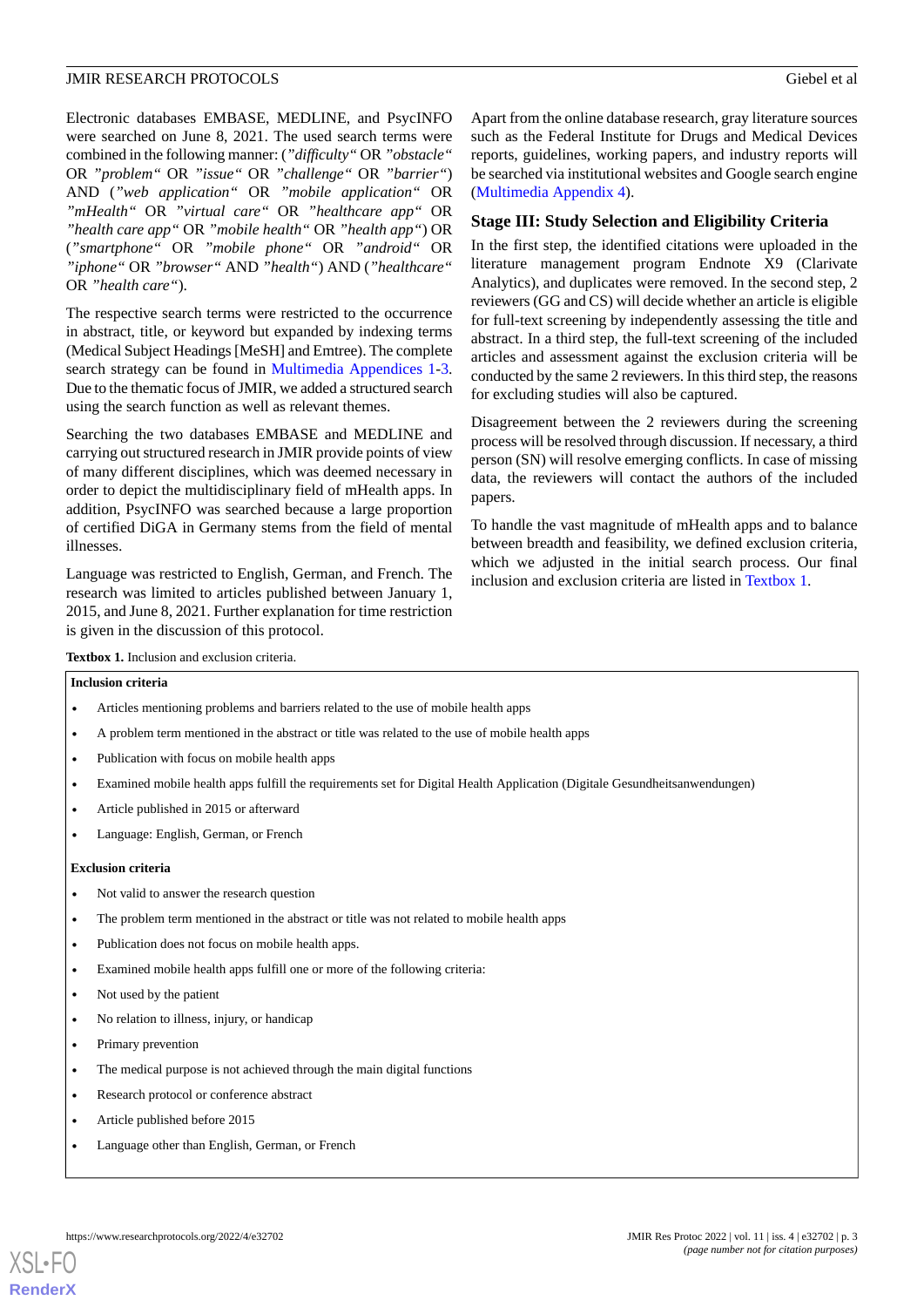#### **Stage IV: Charting the Data**

The remaining publications will be included in the scoping

<span id="page-3-0"></span>**Table 1.** Data extraction.

| . AULHOF | ρ٥<br>real | . . | . | .<br>. |  |
|----------|------------|-----|---|--------|--|

# **Stage V: Collating, Summarizing, and Reporting Results**

Following the recommendations by Levac et al [\[19](#page-5-9)], the fifth stage is divided in the following three distinct steps: (1) analyzing research findings (including descriptive numerical summary analysis and qualitative thematic analysis); (2) evaluating the research findings and extracting an outcome that is in accordance with the research question (the results are reported in a narrative way); and (3) interpreting and discussing the findings with regard to further research questions, practice, and policy.

Besides the narrative reporting, tables and figures will ensure a structured overview about the key findings. The PRISMA-Scr [[20\]](#page-5-10) serves to guarantee a systematic reporting of the results.

# *Results*

A coherent search strategy to identify articles focusing on problems and barriers related to the use of DHA and DiGA was developed. The results of our investigation will be presented and published in a systematic scoping review. Therefore, the process of publication selection will be presented using flowcharts, and the extracted data of our research will be systematized in tables and described in a narrative summary.

Data synthesis will not follow the existing themes. Problems and barriers related to the use of DiGA will be grouped in categories defined by the authors. If a problem does not fit to a defined group of problems, a new group will be created. Subsequently, the results and parent categories of problems aim to answer the research question, "Which problems and barriers related to the use of mHealth apps comparable to the German DiGA concept are addressed in studies?"

# *Discussion*

There is a multitude of mHealth apps in nearly every domain of medicine. The opportunities and possibilities of mHealth apps are often discussed, whereas the research on related problems and barriers remain scarce. This scoping review will fulfill two reasons for conducting scoping reviews according to Arksey and O'Malley [\[18](#page-5-8)]. First, it summarizes and disseminates research findings to policy makers, practitioners, and consumers. Second, it allows researchers and other stakeholder to identify research gaps in the existing literature.

Our scoping review has some limitations, which cannot be prevented due to resource limitation. The research is restricted to articles published after the year 2015. Evidence gained before the time restriction is only captured if it is incorporated in newer publications. Two facts made the year 2015 a reasonable starting

[XSL](http://www.w3.org/Style/XSL)•FO **[RenderX](http://www.renderx.com/)**

point for the scoping review. On the one hand, previous reviews show that older investigations in the context of mHealth cover mainly text messaging interventions [\[23](#page-5-13)]. This was found, for example, for the effectiveness of mHealth interventions focused on health care workers to improve pregnancy outcomes in lowand middle-income countries [[24\]](#page-5-14) or the use of mHealth in antenatal and postpartum care and vaccination administration [[25\]](#page-5-15). Text messaging apps do not provide the criteria to be considered as a DiGA. On the other hand, in 2015, Stoyanov et al [\[26](#page-5-16)] published the Mobile App Rating Scale (MARS). The MARS is the first tool to assess app quality, which is in direct conjunction with DHA problems.

review. Relevant information and data such as authors, year, country, study type underlying diseases, and especially problems and barriers related to DHA will be extracted [\(Table 1\)](#page-3-0).

Further limitations arise from the rather new and rapid advancing technology of mHealth, which also hamper a systematic search. Moreover, the terminology in the field of mHealth apps is not consistent. Even in the most known publications (eg, Mobile "App" Rating Scale [\[26](#page-5-16)] and Mobile "Application" Rating Scale [[27\]](#page-5-17)), there is no consistency in terminology. While some institutions such as the German Federal Institute for Drugs and Medical Devices use the term "(Digital Health-) Application," a consensus paper recommends the use of "app" instead of "application" [[28\]](#page-5-18). When constructing our search strategy, different terms were pilot tested, and results were compared. In addition, the inclusion of related terms ensures a broad coverage of the topic.

Nevertheless, there still is uncertainty whether all relevant search terms might be covered. This uncertainty also applies to the selection of databases. Medline, Embase, and PsychINFO, the most important databases for classical medical and psychological therapies and devices, are covered. However, these might not cover all relevant journals in the rapidly evolving field of mHealth, and we addressed these limitations by conducting a structured search through JMIR.

A further limitation is made due to the context of the scoping review. The scoping review is one module of the larger research project, QuaSiApps, which aims to develop a generic quality assurance system. Therefore, we could not restrict the research to specific diseases. In order to guarantee research specific to our study and exclude lifestyle, wellness, and fitness apps, we restricted our search to health care.

Exclusion criteria ensured that publications were only included if problems related to mHealth apps were mentioned in the title or the abstract. Other publications describing mHealth apps could include problems or barriers as a secondary aspect. Nevertheless, publications with problems as a central subject are covered.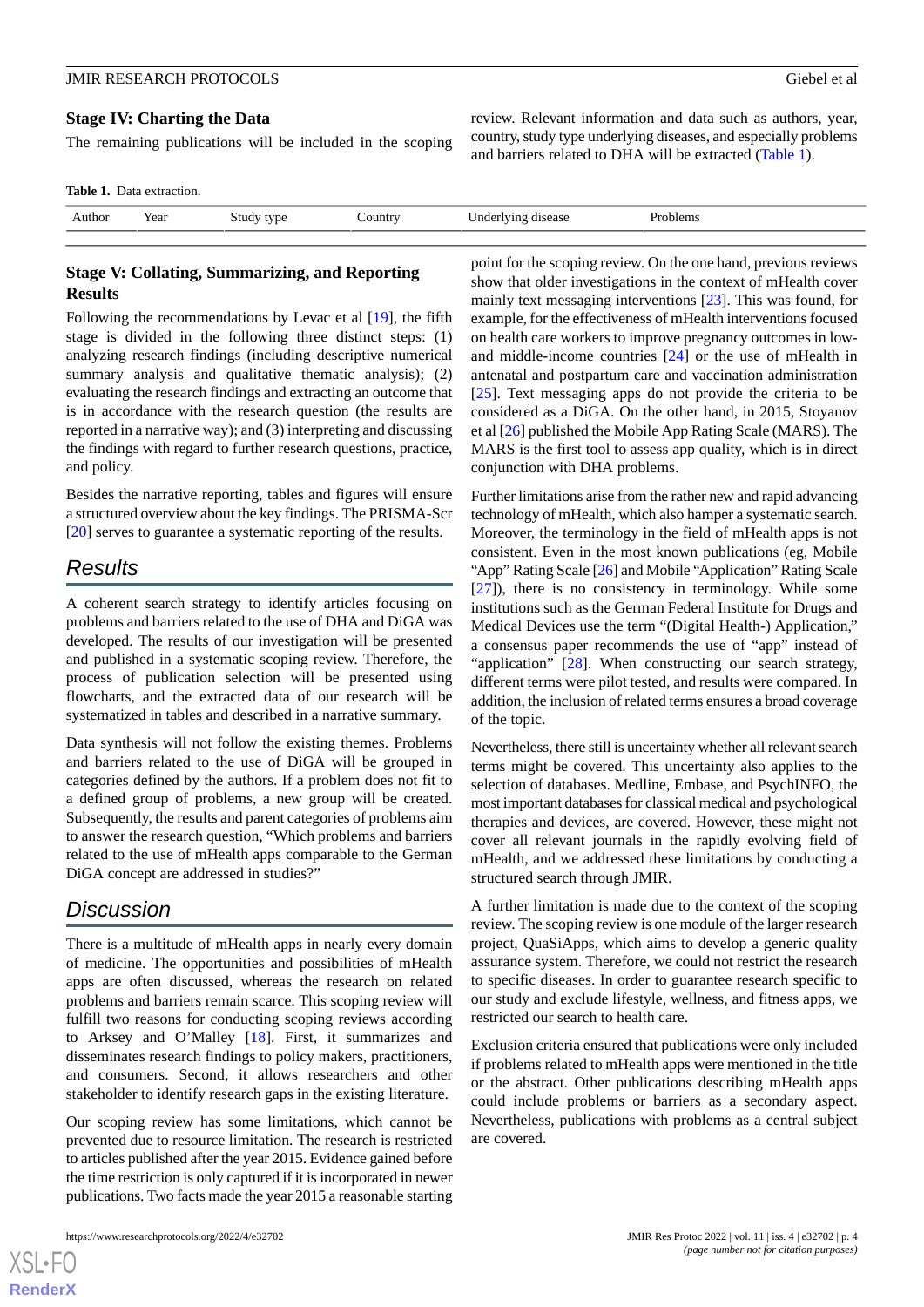### **Conclusion**

This scoping review will be the first that provides an overview about potential problems and barriers related to the use of DHA according to the German definition of DiGA. The research findings of this and a further scoping review about the quality of DHA will serve as a first module for the development of a continuous quality assurance concept [[29\]](#page-5-19). In the next step, we will use the research findings to develop a discussion guide to conduct focus groups with users and potential users of DHA.

### **Acknowledgments**

This research is part of a wider research project (continuous quality assurance of DHA [QuaSiApps]) funded by the German Federal Joint Committee (G-BA) (funding code: 01VSF20007 – QuaSiApps). We acknowledge support by the Open Access Publication Fund of the University of Duisburg-Essen.

### **Conflicts of Interest**

<span id="page-4-8"></span>None declared.

# **Multimedia Appendix 1**

Search strategy; Medline via Embase. [[DOCX File , 18 KB](https://jmir.org/api/download?alt_name=resprot_v11i4e32702_app1.docx&filename=75cee6e43143c95a5ff05a7cbdb531b6.docx)-[Multimedia Appendix 1\]](https://jmir.org/api/download?alt_name=resprot_v11i4e32702_app1.docx&filename=75cee6e43143c95a5ff05a7cbdb531b6.docx)

#### **Multimedia Appendix 2**

<span id="page-4-9"></span>Search strategy; Medline via Ovid. [[DOCX File , 18 KB](https://jmir.org/api/download?alt_name=resprot_v11i4e32702_app2.docx&filename=a8e3faa4cde9552ca3c7cb74a59c148e.docx)-[Multimedia Appendix 2\]](https://jmir.org/api/download?alt_name=resprot_v11i4e32702_app2.docx&filename=a8e3faa4cde9552ca3c7cb74a59c148e.docx)

#### **Multimedia Appendix 3**

<span id="page-4-10"></span>Search strategy; PsycINFO via Ovid. [[DOCX File , 18 KB](https://jmir.org/api/download?alt_name=resprot_v11i4e32702_app3.docx&filename=fa3affd027f14d7285083dde07a1f432.docx)-[Multimedia Appendix 3\]](https://jmir.org/api/download?alt_name=resprot_v11i4e32702_app3.docx&filename=fa3affd027f14d7285083dde07a1f432.docx)

### **Multimedia Appendix 4**

<span id="page-4-0"></span>Sources of gray literature. [[DOCX File , 15 KB](https://jmir.org/api/download?alt_name=resprot_v11i4e32702_app4.docx&filename=824d256dea3d9cc075c193ebf48f0f5f.docx)-[Multimedia Appendix 4\]](https://jmir.org/api/download?alt_name=resprot_v11i4e32702_app4.docx&filename=824d256dea3d9cc075c193ebf48f0f5f.docx)

#### <span id="page-4-1"></span>**References**

- <span id="page-4-2"></span>1. Giebel GD, Gissel C. Accuracy of mHealth Devices for Atrial Fibrillation Screening: Systematic Review. JMIR Mhealth Uhealth 2019 Jun 16;7(6):e13641 [\[FREE Full text\]](https://mhealth.jmir.org/2019/6/e13641/) [doi: [10.2196/13641\]](http://dx.doi.org/10.2196/13641) [Medline: [31199337\]](http://www.ncbi.nlm.nih.gov/entrez/query.fcgi?cmd=Retrieve&db=PubMed&list_uids=31199337&dopt=Abstract)
- 2. Ahmed I, Ahmad NS, Ali S, Ali S, George A, Saleem Danish H, et al. Medication Adherence Apps: Review and Content Analysis. JMIR Mhealth Uhealth 2018 Mar 16;6(3):e62 [[FREE Full text\]](https://mhealth.jmir.org/2018/3/e62/) [doi: [10.2196/mhealth.6432\]](http://dx.doi.org/10.2196/mhealth.6432) [Medline: [29549075](http://www.ncbi.nlm.nih.gov/entrez/query.fcgi?cmd=Retrieve&db=PubMed&list_uids=29549075&dopt=Abstract)]
- <span id="page-4-3"></span>3. Wu Y, Yao X, Vespasiani G, Nicolucci A, Dong Y, Kwong J, et al. Mobile App-Based Interventions to Support Diabetes Self-Management: A Systematic Review of Randomized Controlled Trials to Identify Functions Associated with Glycemic Efficacy. JMIR Mhealth Uhealth 2017 Mar 14;5(3):e35 [[FREE Full text\]](https://mhealth.jmir.org/2017/3/e35/) [doi: [10.2196/mhealth.6522](http://dx.doi.org/10.2196/mhealth.6522)] [Medline: [28292740\]](http://www.ncbi.nlm.nih.gov/entrez/query.fcgi?cmd=Retrieve&db=PubMed&list_uids=28292740&dopt=Abstract)
- <span id="page-4-4"></span>4. Hou C, Xu Q, Diao S, Hewitt J, Li J, Carter B. Mobile phone applications and self-management of diabetes: A systematic review with meta-analysis, meta-regression of 21 randomized trials and GRADE. Diabetes Obes Metab 2018 Aug;20(8):2009-2013. [doi: [10.1111/dom.13307](http://dx.doi.org/10.1111/dom.13307)] [Medline: [29582538](http://www.ncbi.nlm.nih.gov/entrez/query.fcgi?cmd=Retrieve&db=PubMed&list_uids=29582538&dopt=Abstract)]
- <span id="page-4-5"></span>5. Wu X, Guo X, Zhang Z. The Efficacy of Mobile Phone Apps for Lifestyle Modification in Diabetes: Systematic Review and Meta-Analysis. JMIR Mhealth Uhealth 2019 Jan 15;7(1):e12297 [\[FREE Full text\]](https://mhealth.jmir.org/2019/1/e12297/) [doi: [10.2196/12297](http://dx.doi.org/10.2196/12297)] [Medline: [30664494](http://www.ncbi.nlm.nih.gov/entrez/query.fcgi?cmd=Retrieve&db=PubMed&list_uids=30664494&dopt=Abstract)]
- <span id="page-4-6"></span>6. Batra S, Baker RA, Wang T, Forma F, DiBiasi F, Peters-Strickland T. Digital health technology for use in patients with serious mental illness: a systematic review of the literature. Med Devices (Auckl) 2017;10:237-251 [[FREE Full text](https://dx.doi.org/10.2147/MDER.S144158)] [doi: [10.2147/MDER.S144158\]](http://dx.doi.org/10.2147/MDER.S144158) [Medline: [29042823](http://www.ncbi.nlm.nih.gov/entrez/query.fcgi?cmd=Retrieve&db=PubMed&list_uids=29042823&dopt=Abstract)]
- <span id="page-4-7"></span>7. Linardon J, Cuijpers P, Carlbring P, Messer M, Fuller-Tyszkiewicz M. The efficacy of app-supported smartphone interventions for mental health problems: a meta-analysis of randomized controlled trials. World Psychiatry 2019 Oct;18(3):325-336 [[FREE Full text](https://doi.org/10.1002/wps.20673)] [doi: [10.1002/wps.20673](http://dx.doi.org/10.1002/wps.20673)] [Medline: [31496095](http://www.ncbi.nlm.nih.gov/entrez/query.fcgi?cmd=Retrieve&db=PubMed&list_uids=31496095&dopt=Abstract)]
- 8. Digital health. World Health Organization. URL: [https://www.who.int/health-topics/digital-health#tab=tab\\_1](https://www.who.int/health-topics/digital-health#tab=tab_1) [accessed 2021-11-19]
- 9. Digital Healthcare Act (DVG). Federal Ministry of Health. URL: [https://www.bundesgesundheitsministerium.de/](https://www.bundesgesundheitsministerium.de/digital-healthcare-act.html) [digital-healthcare-act.html](https://www.bundesgesundheitsministerium.de/digital-healthcare-act.html) [accessed 2021-08-13]

[XSL](http://www.w3.org/Style/XSL)•FO **[RenderX](http://www.renderx.com/)**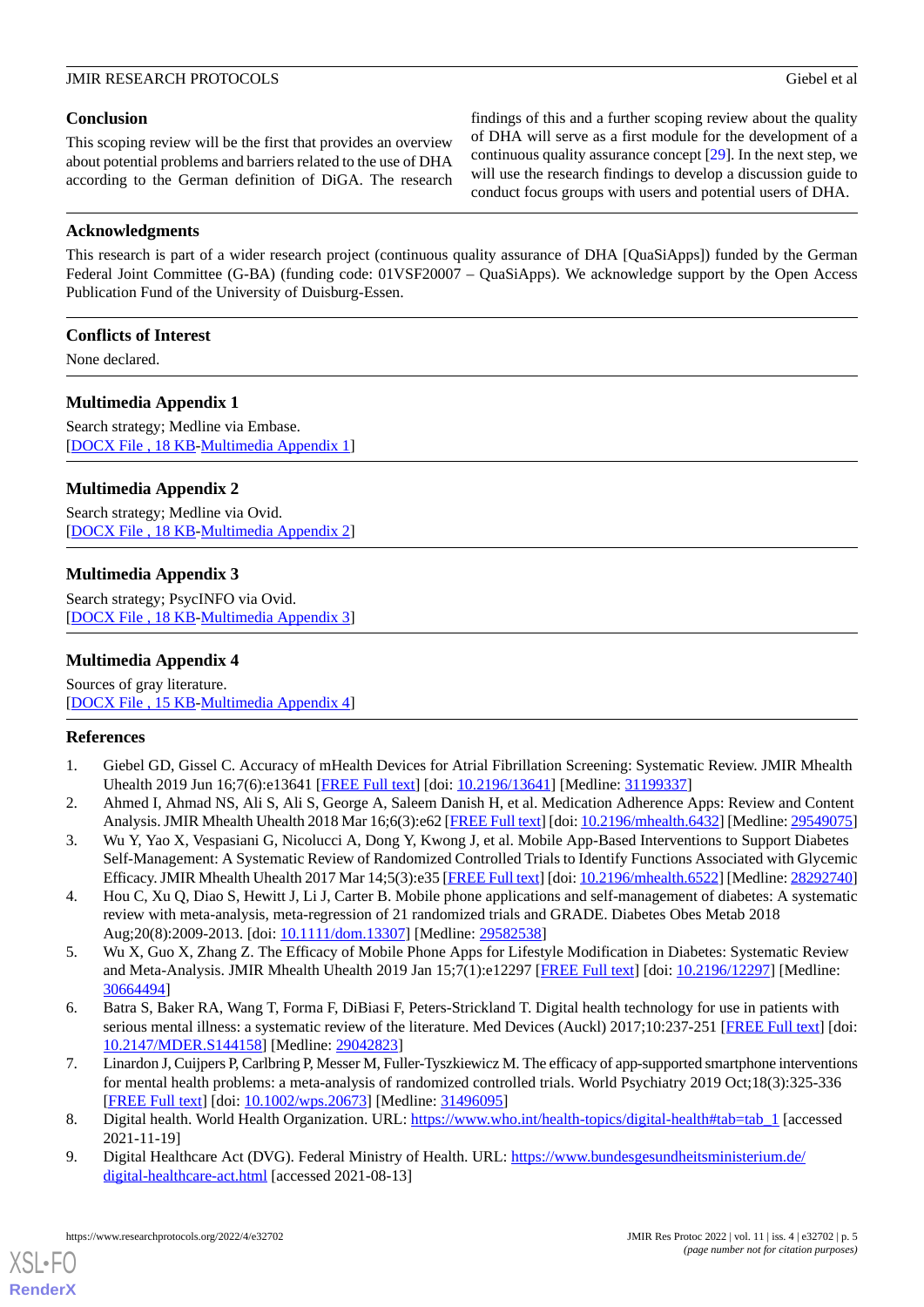- <span id="page-5-0"></span>10. The Fast-Track Process for Digital Health Applications (DiGA) according to Section 139e SGB V: A Guide for Manufacturers, Service Providers and Users. Federal Institute for Drugs and Medical Devices. 2020. URL: [https://www.bfarm.de/SharedDocs/](https://www.bfarm.de/SharedDocs/Downloads/EN/MedicalDevices/DiGA_Guide.pdf?__blob=publicationFile&v=2) [Downloads/EN/MedicalDevices/DiGA\\_Guide.pdf?\\_\\_blob=publicationFile&v=2](https://www.bfarm.de/SharedDocs/Downloads/EN/MedicalDevices/DiGA_Guide.pdf?__blob=publicationFile&v=2) [accessed 2021-08-13]
- <span id="page-5-1"></span>11. O'Connor S, Hanlon P, O'Donnell CA, Garcia S, Glanville J, Mair FS. Understanding factors affecting patient and public engagement and recruitment to digital health interventions: a systematic review of qualitative studies. BMC Med Inform Decis Mak 2016 Sep 15;16(1):120 [[FREE Full text](https://bmcmedinformdecismak.biomedcentral.com/articles/10.1186/s12911-016-0359-3)] [doi: [10.1186/s12911-016-0359-3](http://dx.doi.org/10.1186/s12911-016-0359-3)] [Medline: [27630020](http://www.ncbi.nlm.nih.gov/entrez/query.fcgi?cmd=Retrieve&db=PubMed&list_uids=27630020&dopt=Abstract)]
- <span id="page-5-3"></span><span id="page-5-2"></span>12. Kao C, Liebovitz DM. Consumer Mobile Health Apps: Current State, Barriers, and Future Directions. PM R 2017 May;9(5S):S106-S115. [doi: [10.1016/j.pmrj.2017.02.018](http://dx.doi.org/10.1016/j.pmrj.2017.02.018)] [Medline: [28527495](http://www.ncbi.nlm.nih.gov/entrez/query.fcgi?cmd=Retrieve&db=PubMed&list_uids=28527495&dopt=Abstract)]
- <span id="page-5-4"></span>13. Stiles-Shields C, Montague E, Lattie EG, Kwasny MJ, Mohr DC. What might get in the way: Barriers to the use of apps for depression. Digit Health 2017;3:2055207617713827 [\[FREE Full text\]](https://tinyurl.com/2vaferaw) [doi: [10.1177/2055207617713827\]](http://dx.doi.org/10.1177/2055207617713827) [Medline: [29942605](http://www.ncbi.nlm.nih.gov/entrez/query.fcgi?cmd=Retrieve&db=PubMed&list_uids=29942605&dopt=Abstract)]
- <span id="page-5-5"></span>14. Meyerowitz-Katz G, Ravi S, Arnolda L, Feng X, Maberly G, Astell-Burt T. Rates of Attrition and Dropout in App-Based Interventions for Chronic Disease: Systematic Review and Meta-Analysis. J Med Internet Res 2020 Sep 29;22(9):e20283 [[FREE Full text](https://www.jmir.org/2020/9/e20283/)] [doi: [10.2196/20283\]](http://dx.doi.org/10.2196/20283) [Medline: [32990635\]](http://www.ncbi.nlm.nih.gov/entrez/query.fcgi?cmd=Retrieve&db=PubMed&list_uids=32990635&dopt=Abstract)
- <span id="page-5-6"></span>15. Ahmad NA, Mat Ludin AF, Shahar S, Mohd Noah SA, Mohd Tohit N. Willingness, perceived barriers and motivators in adopting mobile applications for health-related interventions among older adults: a scoping review protocol. BMJ Open 2020 Mar 16;10(3):e033870 [[FREE Full text](https://bmjopen.bmj.com/lookup/pmidlookup?view=long&pmid=32184309)] [doi: [10.1136/bmjopen-2019-033870](http://dx.doi.org/10.1136/bmjopen-2019-033870)] [Medline: [32184309](http://www.ncbi.nlm.nih.gov/entrez/query.fcgi?cmd=Retrieve&db=PubMed&list_uids=32184309&dopt=Abstract)]
- <span id="page-5-7"></span>16. Ziele und Rahmenbedingungen eines dynamisch lernenden Gesundheitssystems. Gutachten 2021. URL: [https://www.](https://www.svr-gesundheit.de/fileadmin/Gutachten/Gutachten_2021/SVR_Gutachten_2021.pdf) [svr-gesundheit.de/fileadmin/Gutachten/Gutachten\\_2021/SVR\\_Gutachten\\_2021.pdf](https://www.svr-gesundheit.de/fileadmin/Gutachten/Gutachten_2021/SVR_Gutachten_2021.pdf) [accessed 2021-08-13]
- <span id="page-5-8"></span>17. QuaSiApps- Fortlaufende Qualitätssicherung von in der GKV-Regelversorgung eingesetzten Gesundheits-Apps. Gemeinsamer Bundesausschus Innovationsausschus. URL: [https://innovationsfonds.g-ba.de/projekte/versorgungsforschung/](https://innovationsfonds.g-ba.de/projekte/versorgungsforschung/quasiapps-fortlaufende-qualitaetssicherung-von-in-der-gkv-regelversorgung-eingesetzten-gesundheits-apps.387) [quasiapps-fortlaufende-qualitaetssicherung-von-in-der-gkv-regelversorgung-eingesetzten-gesundheits-apps.387](https://innovationsfonds.g-ba.de/projekte/versorgungsforschung/quasiapps-fortlaufende-qualitaetssicherung-von-in-der-gkv-regelversorgung-eingesetzten-gesundheits-apps.387) [accessed 2021-08-13]
- <span id="page-5-10"></span><span id="page-5-9"></span>18. Arksey H, O'Malley L. Scoping studies: towards a methodological framework. International Journal of Social Research Methodology 2005 Feb;8(1):19-32. [doi: [10.1080/1364557032000119616\]](http://dx.doi.org/10.1080/1364557032000119616)
- 19. Levac D, Colquhoun H, O'Brien KK. Scoping studies: advancing the methodology. Implement Sci 2010 Sep 20;5:69 [\[FREE](https://implementationscience.biomedcentral.com/articles/10.1186/1748-5908-5-69) [Full text\]](https://implementationscience.biomedcentral.com/articles/10.1186/1748-5908-5-69) [doi: [10.1186/1748-5908-5-69\]](http://dx.doi.org/10.1186/1748-5908-5-69) [Medline: [20854677](http://www.ncbi.nlm.nih.gov/entrez/query.fcgi?cmd=Retrieve&db=PubMed&list_uids=20854677&dopt=Abstract)]
- <span id="page-5-12"></span><span id="page-5-11"></span>20. Tricco AC, Lillie E, Zarin W, O'Brien KK, Colquhoun H, Levac D, et al. PRISMA Extension for Scoping Reviews (PRISMA-ScR): Checklist and Explanation. Ann Intern Med 2018 Oct 02;169(7):467-473 [[FREE Full text](https://www.acpjournals.org/doi/abs/10.7326/M18-0850?url_ver=Z39.88-2003&rfr_id=ori:rid:crossref.org&rfr_dat=cr_pub%3dpubmed)] [doi: [10.7326/M18-0850](http://dx.doi.org/10.7326/M18-0850)] [Medline: [30178033\]](http://www.ncbi.nlm.nih.gov/entrez/query.fcgi?cmd=Retrieve&db=PubMed&list_uids=30178033&dopt=Abstract)
- <span id="page-5-13"></span>21. Aromataris E. Welcome to the JBI Manual for Evidence Synthesis. JBI Manual for Evidence Synthesis. URL: [https:/](https://synthesismanual.jbi.global) [/synthesismanual.jbi.global](https://synthesismanual.jbi.global) [accessed 2021-08-13]
- <span id="page-5-14"></span>22. Strech D, Synofzik M, Marckmann G. Systematic reviews of empirical bioethics. J Med Ethics 2008 Jun;34(6):472-477. [doi: [10.1136/jme.2007.021709](http://dx.doi.org/10.1136/jme.2007.021709)] [Medline: [18511623\]](http://www.ncbi.nlm.nih.gov/entrez/query.fcgi?cmd=Retrieve&db=PubMed&list_uids=18511623&dopt=Abstract)
- 23. Haddad SM, Souza RT, Cecatti JG. Mobile technology in health (mHealth) and antenatal care-Searching for apps and available solutions: A systematic review. Int J Med Inform 2019 Jul;127:1-8. [doi: [10.1016/j.ijmedinf.2019.04.008\]](http://dx.doi.org/10.1016/j.ijmedinf.2019.04.008) [Medline: [31128820](http://www.ncbi.nlm.nih.gov/entrez/query.fcgi?cmd=Retrieve&db=PubMed&list_uids=31128820&dopt=Abstract)]
- <span id="page-5-15"></span>24. Amoakoh-Coleman M, Borgstein AB, Sondaal SF, Grobbee DE, Miltenburg AS, Verwijs M, et al. Effectiveness of mHealth Interventions Targeting Health Care Workers to Improve Pregnancy Outcomes in Low- and Middle-Income Countries: A Systematic Review. J Med Internet Res 2016 Aug 19;18(8):e226 [\[FREE Full text\]](https://www.jmir.org/2016/8/e226/) [doi: [10.2196/jmir.5533\]](http://dx.doi.org/10.2196/jmir.5533) [Medline: [27543152](http://www.ncbi.nlm.nih.gov/entrez/query.fcgi?cmd=Retrieve&db=PubMed&list_uids=27543152&dopt=Abstract)]
- <span id="page-5-17"></span><span id="page-5-16"></span>25. Watterson JL, Walsh J, Madeka I. Using mHealth to Improve Usage of Antenatal Care, Postnatal Care, and Immunization: A Systematic Review of the Literature. Biomed Res Int 2015;2015:153402-153409 [\[FREE Full text\]](https://doi.org/10.1155/2015/153402) [doi: [10.1155/2015/153402\]](http://dx.doi.org/10.1155/2015/153402) [Medline: [26380263](http://www.ncbi.nlm.nih.gov/entrez/query.fcgi?cmd=Retrieve&db=PubMed&list_uids=26380263&dopt=Abstract)]
- <span id="page-5-18"></span>26. Stoyanov SR, Hides L, Kavanagh DJ, Zelenko O, Tjondronegoro D, Mani M. Mobile app rating scale: a new tool for assessing the quality of health mobile apps. JMIR Mhealth Uhealth 2015 Mar  $11;3(1):e27$  [\[FREE Full text](https://mhealth.jmir.org/2015/1/e27/)] [doi: [10.2196/mhealth.3422](http://dx.doi.org/10.2196/mhealth.3422)] [Medline: [25760773](http://www.ncbi.nlm.nih.gov/entrez/query.fcgi?cmd=Retrieve&db=PubMed&list_uids=25760773&dopt=Abstract)]
- <span id="page-5-19"></span>27. Stoyanov SR, Hides L, Kavanagh DJ, Wilson H. Development and Validation of the User Version of the Mobile Application Rating Scale (uMARS). JMIR Mhealth Uhealth 2016 Jun 10;4(2):e72 [[FREE Full text\]](https://mhealth.jmir.org/2016/2/e72/) [doi: [10.2196/mhealth.5849](http://dx.doi.org/10.2196/mhealth.5849)] [Medline: [27287964](http://www.ncbi.nlm.nih.gov/entrez/query.fcgi?cmd=Retrieve&db=PubMed&list_uids=27287964&dopt=Abstract)]
- 28. Lewis TL, Boissaud-Cooke MA, Aungst TD, Eysenbach G. Consensus on use of the term "App" versus "Application" for reporting of mHealth research. J Med Internet Res 2014 Jul 17;16(7):e174; discussion e174 [\[FREE Full text](https://www.jmir.org/2014/7/e174/)] [doi: [10.2196/jmir.3460](http://dx.doi.org/10.2196/jmir.3460)] [Medline: [25033233](http://www.ncbi.nlm.nih.gov/entrez/query.fcgi?cmd=Retrieve&db=PubMed&list_uids=25033233&dopt=Abstract)]
- 29. Fortlaufende Qualitätssicherung von in der GKV-Regelversorgung eingesetzten Gesundheits-Apps. QuaSiApps. URL: <https://www.uni-due.de/quasiapps/startseite.php> [accessed 2022-03-17]

# **Abbreviations**

[XSL](http://www.w3.org/Style/XSL)•FO **[RenderX](http://www.renderx.com/)**

**DHA:** Digital Health Application